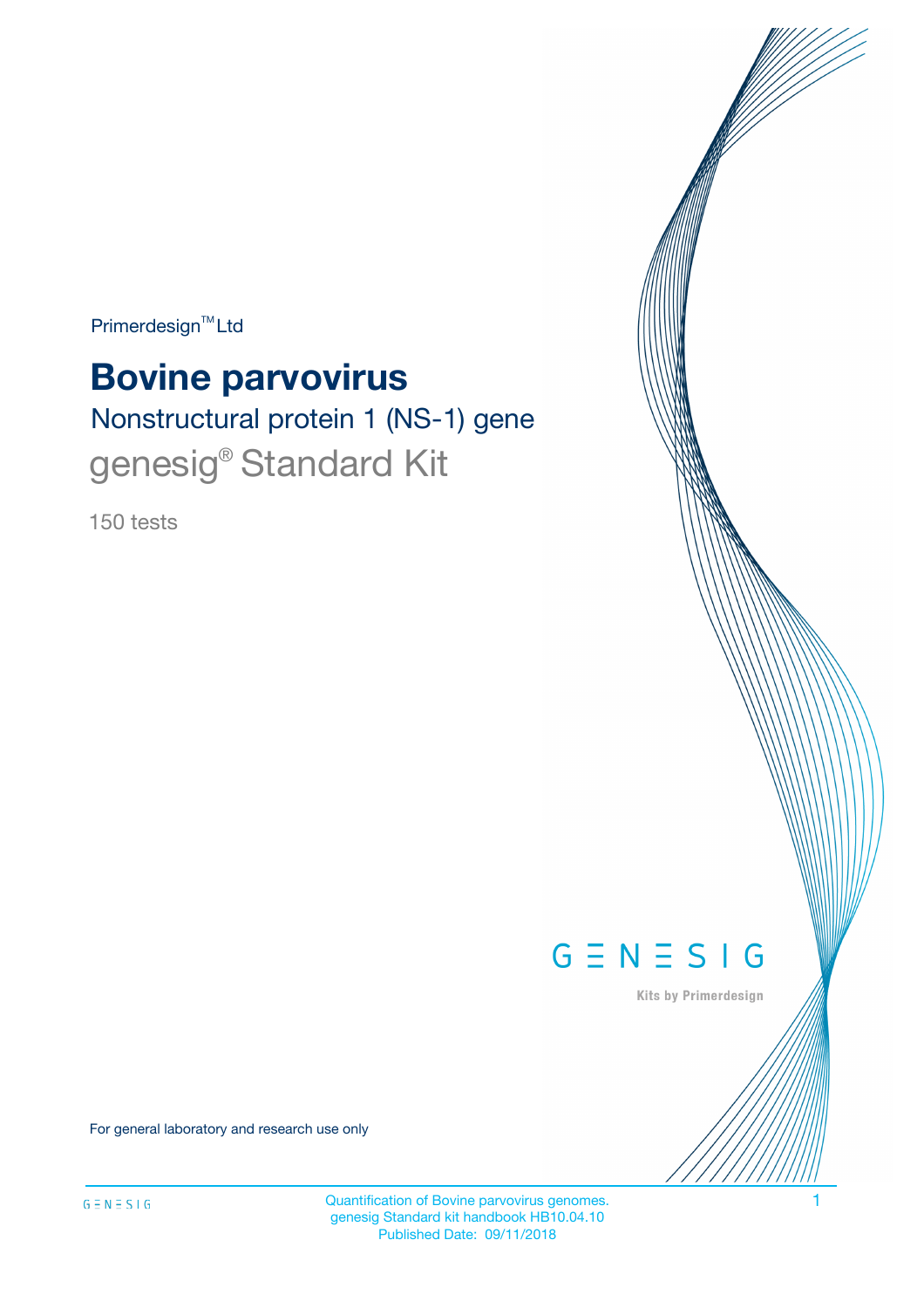## Introduction to Bovine parvovirus

Bovine parvovirus (BPV), (sometimes referred to as Haemadsorbing Enteric Virus or HADEN) is a member of the parvivirus group, subgroup Parvoirinae in the genus Bocavirus with three significant sub-species: BPV1, 2 and 3.

Parvoviruses are small, approx. 28μM diameter spheroid non-enveloped virus with a capsomeric structure containing a single-stranded DNA genome of approximately 5 kb.

The family Parvoviridae includes the subfamily Parvovirinae, members of which infect vertebrates, and the subfamily Densovirinae, members of which infect invertebrates. Five genera of the subfamily Parvovirinae are recognised; Amdovirus, Bocavirus, Dependovirus, Erythrovirusand Parvovirus. Dependent on host, immune status, and specific parvovirus species, typical clinical manifestations of parvovirus infection may range from subclinical infection to severe diseases, including spontaneous abortion, chronic immune complex disease, enteritis, hepatitis and myocarditis.

BPV most commonly causes diarrhoea in neonatal calves, and respiratory and reproductive disease in adult cattle. The distribution of the virus is worldwide. Transmission is both vertical (via the placental route) and horizontal (Faecal-oral route). The virus is very resistant to chemical and physical challenges. E.g. both ethyl ether and sodium desoxycbolate do nothing to affect it. Additionally 5-iodo-2'-deoxyuridine does not inhibit viral growth. BPV is robust enough to withstand moderate exposure to strong acids (pH2.0 for 30 minutes) and heating. Only cattle are naturally infected. Pigs develop antibodies after ingestion of BPV but develop no clinical signs.

Like members of the genera Erythrovirus and Amdovirus , the Bocavirus BPV has a single promoter at its left-hand end and uses both an internal and distal polyadenylation site. However, the alternative RNA processing strategy used by BPV generates a transcription profile that is different from that of other characterized parvoviruses.

Diarrhoea is often the only clinical sign in neonatal calves, although respiratory signs such as coughing, dyspnoea and nasal discharge also can occur.

Reproductive infection causes spontaneous abortion or the birth of weak or stillborn calves. Aborted fetuses are oedematous and have increased pleural and peritoneal fluid. Immunofluorescence (IF) can be used to detect the virus in fetal organs. Post-mortem examination of infected calves should show intestinal lesions.

The clinical signs of BPV may be made worse by concurrent GI infections.

Treatment consists of a 2 dose vaccination administered at intervals before calving.

Diagnosis in vivo is carried out via Fluorescent Antibody Test (FAT) or PCR. Nucleic acid testing via real-time PCR remains the most rapid and reliable way of detecting BPV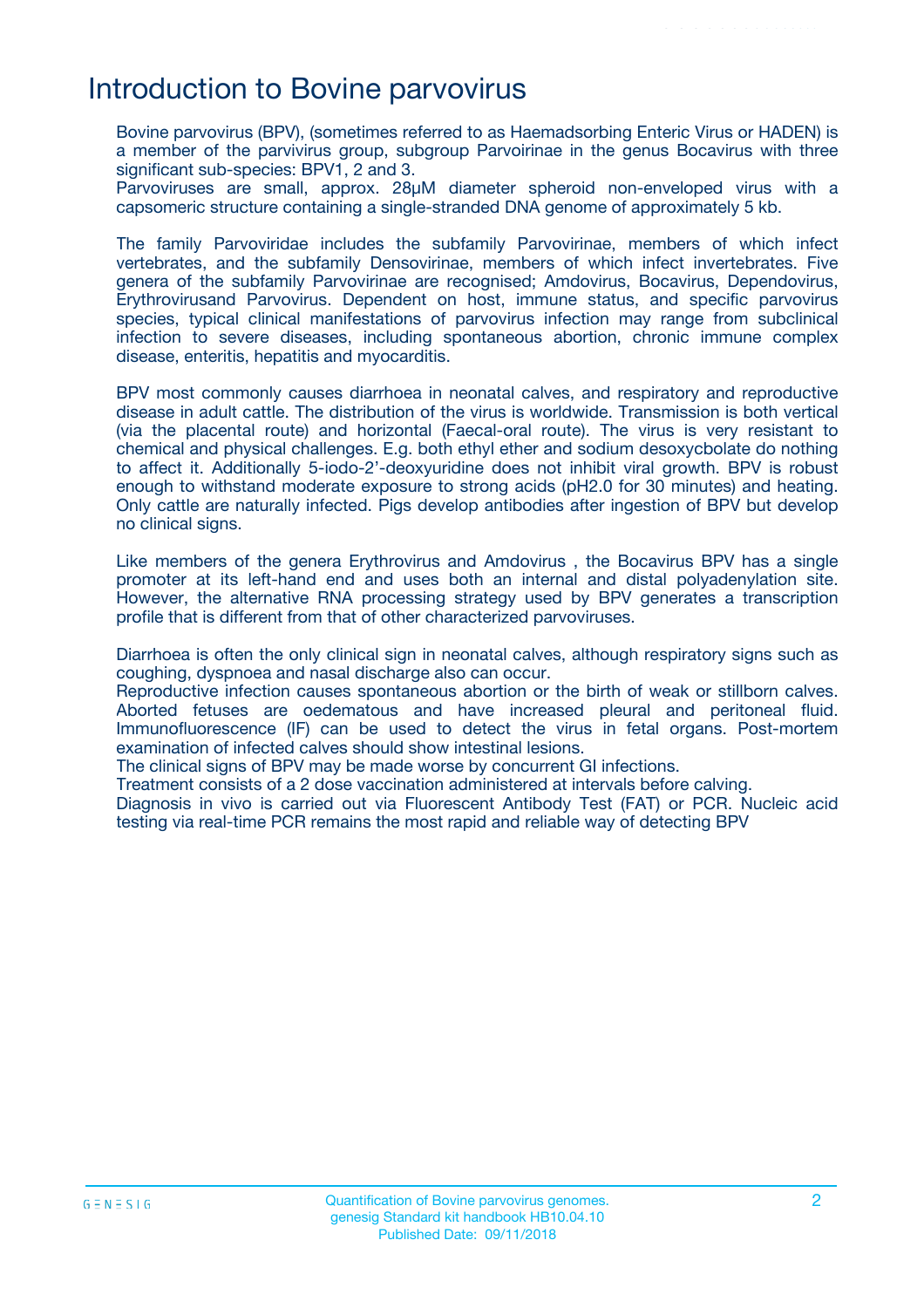

The Primerdesign genesig Kit for Bovine parvovirus (BPV) genomes is designed for the in vitro quantification of BPV genomes. The kit is designed to have a broad detection profile. Specifically, the primers represent 100% homology with over 95% of the NCBI database reference sequences available at the time of design.

The dynamics of genetic variation means that new sequence information may become available after the initial design. Primerdesign periodically reviews the detection profiles of our kits and when required releases new versions.

If you require further information, or have a specific question about the detection profile of this kit then please send an e.mail to enquiry@primerdesign.co.uk and our bioinformatics team will answer your question.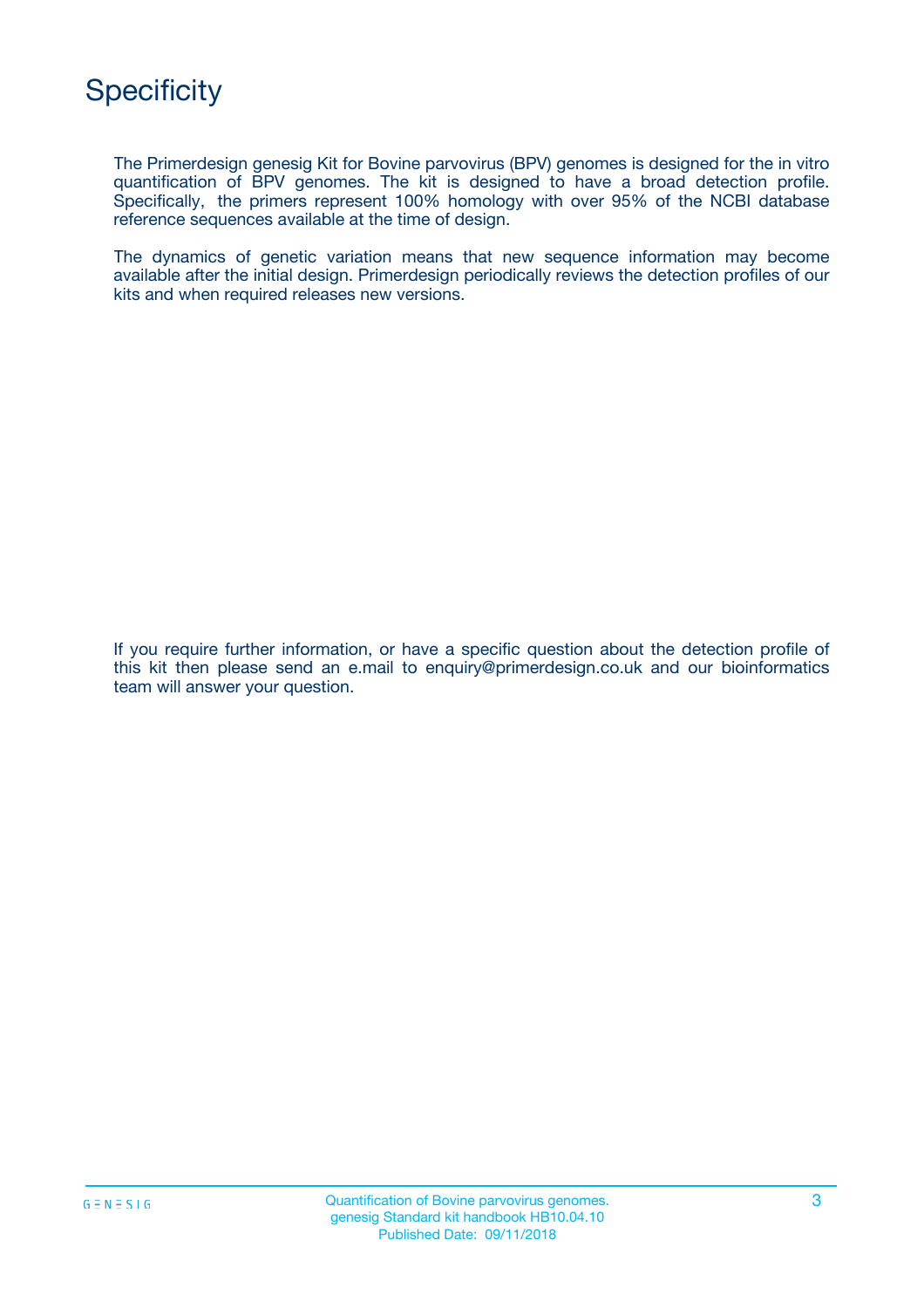# Kit contents

- **BPV specific primer/probe mix (150 reactions BROWN)** FAM labelled
- **BPV positive control template (for Standard curve RED)**
- **RNase/DNase free water (WHITE)** for resuspension of primer/probe mixes
- **Template preparation buffer (YELLOW)** for resuspension of positive control template and standard curve preparation

# Reagents and equipment to be supplied by the user

### **Real-time PCR Instrument**

#### **Extraction kit**

This kit is recommended for use with genesig Easy DNA/RNA extraction kit. However, it is designed to work well with all processes that yield high quality RNA and DNA with minimal PCR inhibitors.

#### **oasig**TM **lyophilised or Precision**®**PLUS 2X qPCR Master Mix**

This kit is intended for use with oasig or PrecisionPLUS2X qPCR Master Mix.

**Pipettors and Tips**

**Vortex and centrifuge**

**Thin walled 1.5 ml PCR reaction tubes**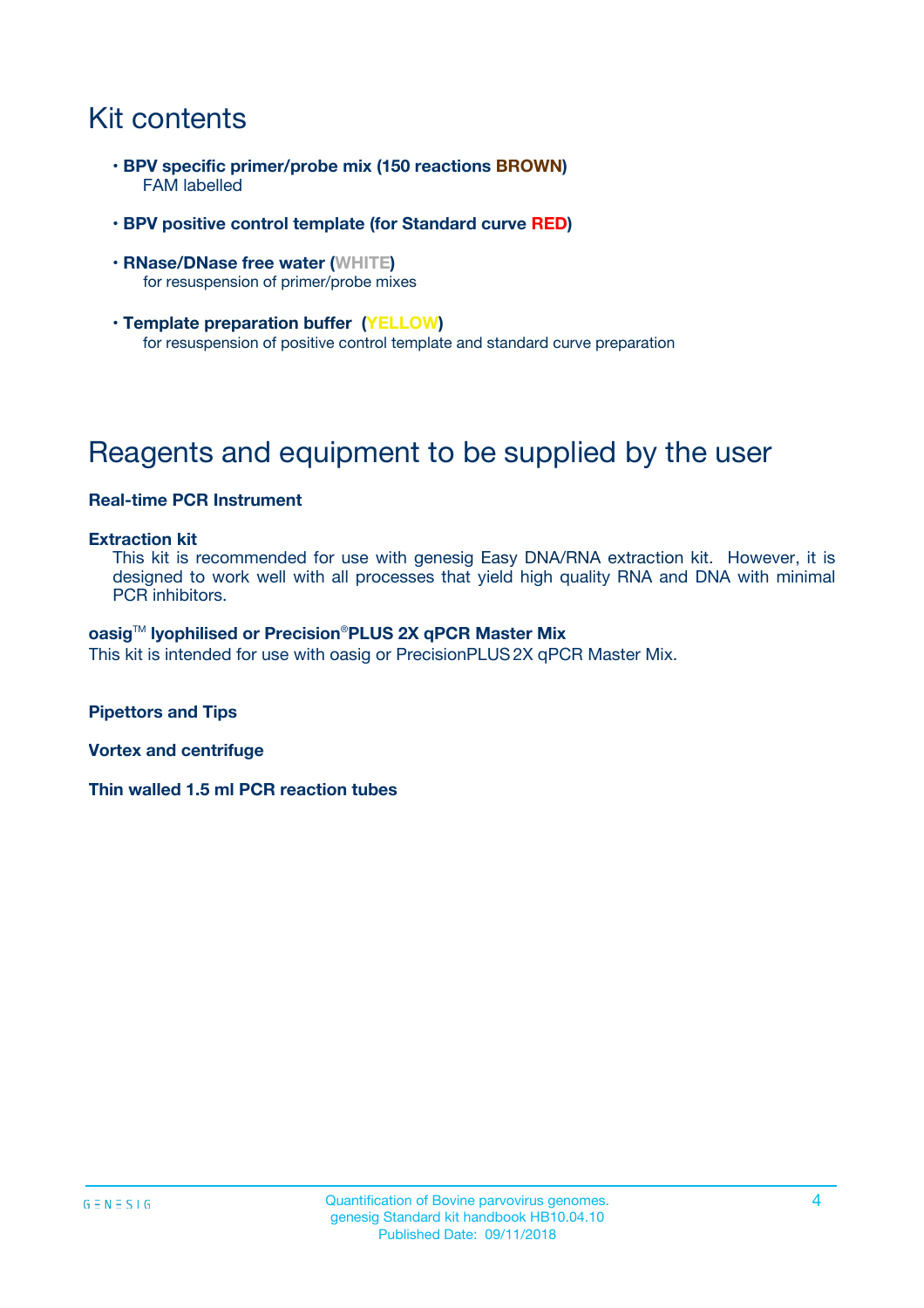### Kit storage and stability

This kit is stable at room temperature but should be stored at -20ºC on arrival. Once the lyophilised components have been resuspended they should not be exposed to temperatures above -20°C for longer than 30 minutes at a time and unnecessary repeated freeze/thawing should be avoided. The kit is stable for six months from the date of resuspension under these circumstances.

If a standard curve dilution series is prepared this can be stored frozen for an extended period. If you see any degradation in this serial dilution a fresh standard curve can be prepared from the positive control.

Primerdesign does not recommend using the kit after the expiry date stated on the pack.

### Suitable sample material

All kinds of sample material suited for PCR amplification can be used. Please ensure the samples are suitable in terms of purity, concentration, and DNA integrity. Always run at least one negative control with the samples. To prepare a negative-control, replace the template DNA sample with RNase/DNase free water.

### Dynamic range of test

Under optimal PCR conditions genesig BPV detection kits have very high priming efficiencies of >95% and can detect less than 100 copies of target template.

### Notices and disclaimers

This product is developed, designed and sold for research purposes only. It is not intended for human diagnostic or drug purposes or to be administered to humans unless clearly expressed for that purpose by the Food and Drug Administration in the USA or the appropriate regulatory authorities in the country of use. During the warranty period Primerdesign genesig detection kits allow precise and reproducible data recovery combined with excellent sensitivity. For data obtained by violation to the general GLP guidelines and the manufacturer's recommendations the right to claim under guarantee is expired. PCR is a proprietary technology covered by several US and foreign patents. These patents are owned by Roche Molecular Systems Inc. and have been sub-licensed by PE Corporation in certain fields. Depending on your specific application you may need a license from Roche or PE to practice PCR. Additional information on purchasing licenses to practice the PCR process may be obtained by contacting the Director of Licensing at Roche Molecular Systems, 1145 Atlantic Avenue, Alameda, CA 94501 or Applied Biosystems business group of the Applera Corporation, 850 Lincoln Centre Drive, Foster City, CA 94404. In addition, the 5' nuclease assay and other homogeneous amplification methods used in connection with the PCR process may be covered by U.S. Patents 5,210,015 and 5,487,972, owned by Roche Molecular Systems, Inc, and by U.S. Patent 5,538,848, owned by The Perkin-Elmer Corporation.

### Trademarks

Primerdesign™ is a trademark of Primerdesign Ltd.

genesig $^\circledR$  is a registered trademark of Primerdesign Ltd.

The PCR process is covered by US Patents 4,683,195, and 4,683,202 and foreign equivalents owned by Hoffmann-La Roche AG. BI, ABI PRISM® GeneAmp® and MicroAmp® are registered trademarks of the Applera Genomics (Applied Biosystems Corporation). BIOMEK® is a registered trademark of Beckman Instruments, Inc.; iCycler™ is a registered trademark of Bio-Rad Laboratories, Rotor-Gene is a trademark of Corbett Research. LightCycler™ is a registered trademark of the Idaho Technology Inc. GeneAmp®, TaqMan® and AmpliTaqGold® are registered trademarks of Roche Molecular Systems, Inc., The purchase of the Primerdesign reagents cannot be construed as an authorization or implicit license to practice PCR under any patents held by Hoffmann-LaRoche Inc.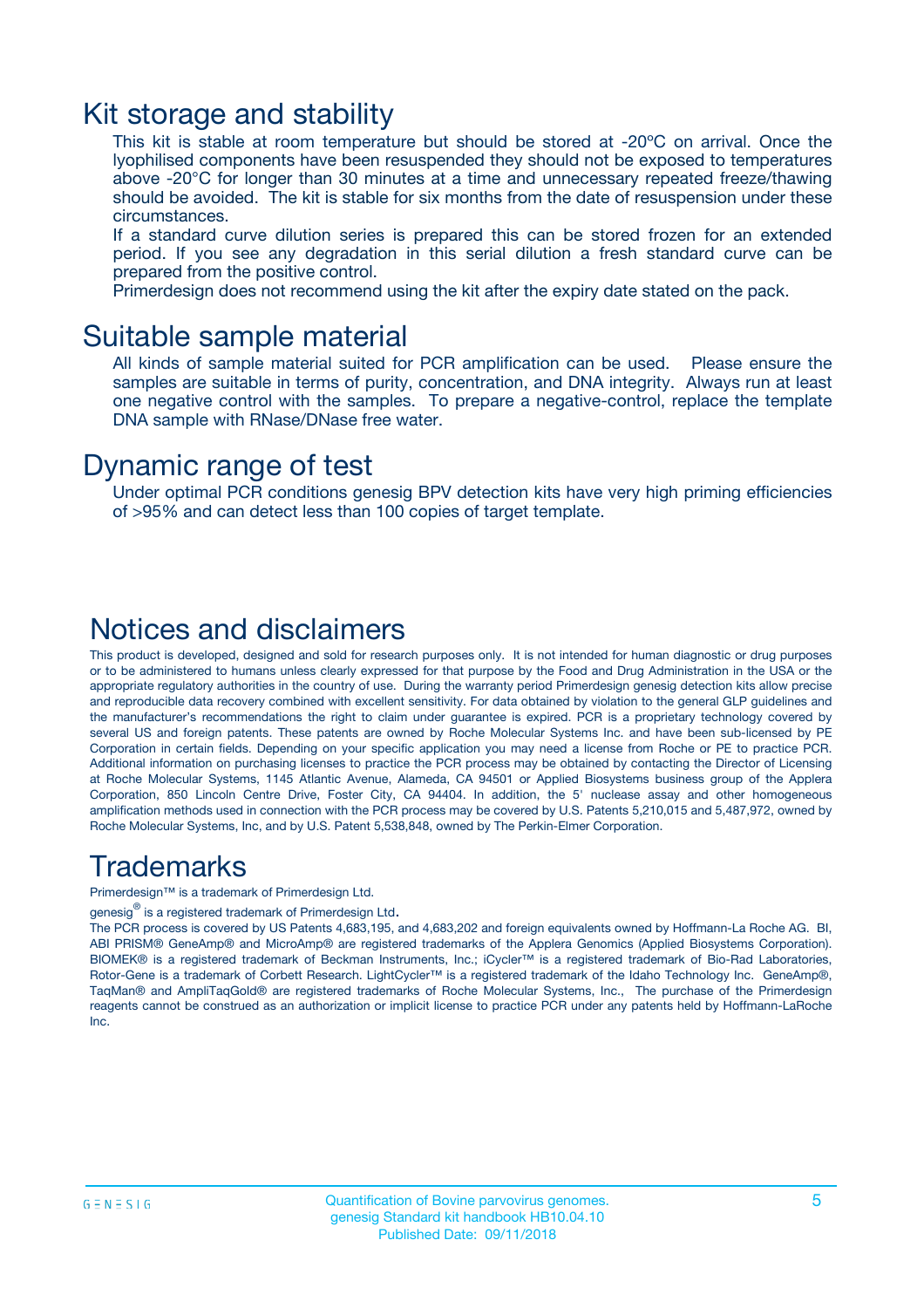# Principles of the test

#### **Real-time PCR**

A BPV specific primer and probe mix is provided and this can be detected through the FAM channel.

The primer and probe mix provided exploits the so-called TaqMan® principle. During PCR amplification, forward and reverse primers hybridize to the BPV DNA. A fluorogenic probe is included in the same reaction mixture which consists of a DNA probe labeled with a 5`-dye and a 3`-quencher. During PCR amplification, the probe is cleaved and the reporter dye and quencher are separated. The resulting increase in fluorescence can be detected on a range of qPCR platforms.

#### **Positive control**

For copy number determination and as a positive control for the PCR set up, the kit contains a positive control template. This can be used to generate a standard curve of BPV copy number / Cq value. Alternatively the positive control can be used at a single dilution where full quantitative analysis of the samples is not required. Each time the kit is used, at least one positive control reaction must be included in the run. A positive result indicates that the primers and probes for detecting the target BPV gene worked properly in that particular experimental scenario. If a negative result is obtained the test results are invalid and must be repeated. Care should be taken to ensure that the positive control does not contaminate any other kit component which would lead to false-positive results. This can be achieved by handling this component in a Post PCR environment. Care should also be taken to avoid cross-contamination of other samples when adding the positive control to the run. This can be avoided by sealing all other samples and negative controls before pipetting the positive control into the positive control well.

#### **Negative control**

To validate any positive findings a negative control reaction should be included every time the kit is used. For this reaction the RNase/DNase free water should be used instead of template. A negative result indicates that the reagents have not become contaminated while setting up the run.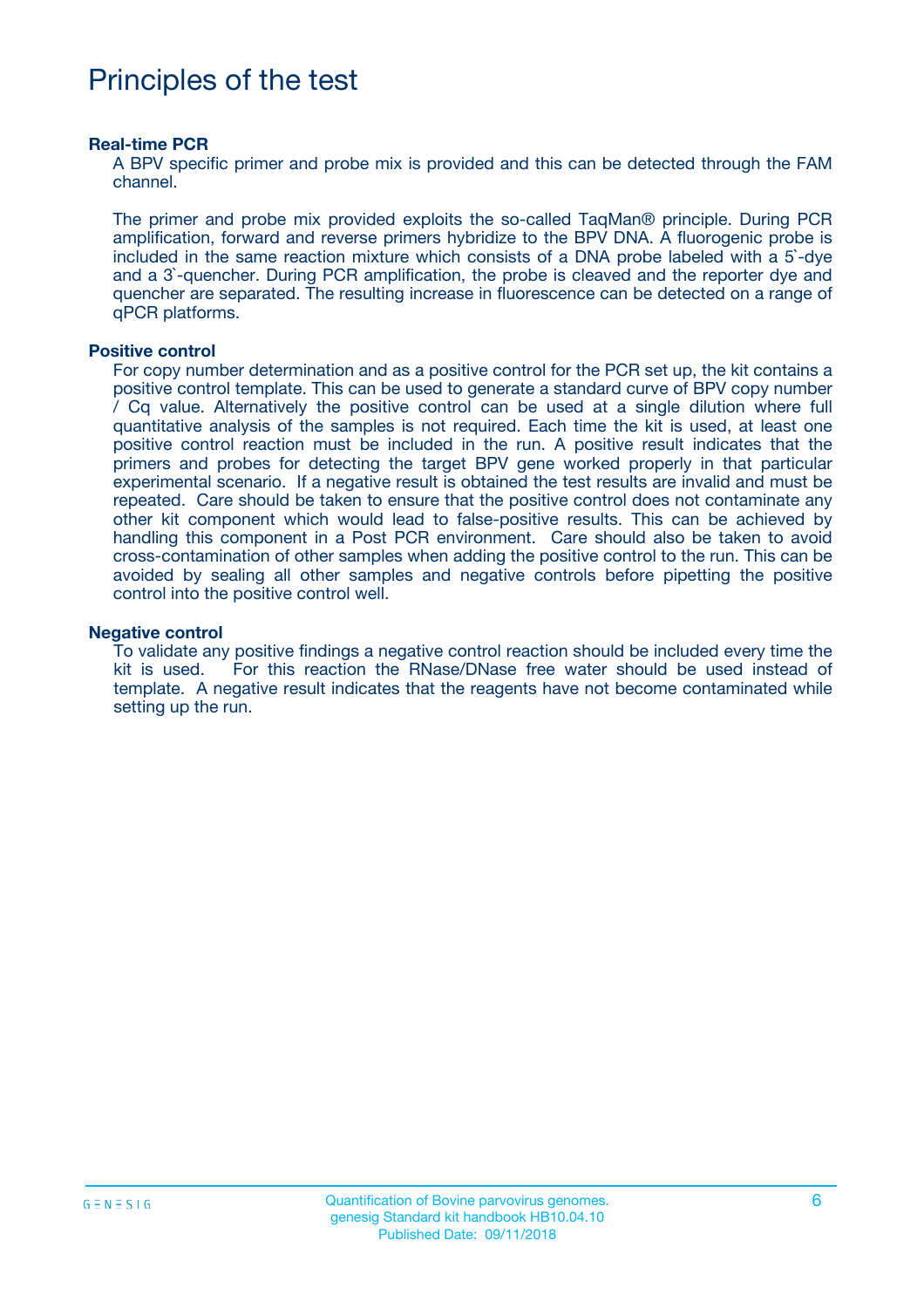## Resuspension protocol

To minimize the risk of contamination with foreign DNA, we recommend that all pipetting be performed in a PCR clean environment. Ideally this would be a designated PCR lab or PCR cabinet. Filter tips are recommended for all pipetting steps.

#### **1. Pulse-spin each tube in a centrifuge before opening.**

This will ensure lyophilised primer and probe mix is in the base of the tube and is not spilt upon opening the tube.

**2. Resuspend the kit components in the RNase/DNase free water supplied, according to the table below.**

To ensure complete resuspension, vortex each tube thoroughly.

| Component - resuspend in water      | Volume |
|-------------------------------------|--------|
| <b>Pre-PCR pack</b>                 |        |
| <b>BPV</b> primer/probe mix (BROWN) | 165    |

#### **3. Resuspend the positive control template in the template preparation buffer supplied, according to the table below:**

To ensure complete resuspension, vortex the tube thoroughly.

| Component - resuspend in template preparation buffer |        |  |
|------------------------------------------------------|--------|--|
| <b>Post-PCR heat-sealed foil</b>                     |        |  |
| BPV Positive Control Template (RED) *                | 500 µl |  |

\* This component contains high copy number template and is a VERY significant contamination risk. It must be opened and handled in a separate laboratory environment, away from the other components.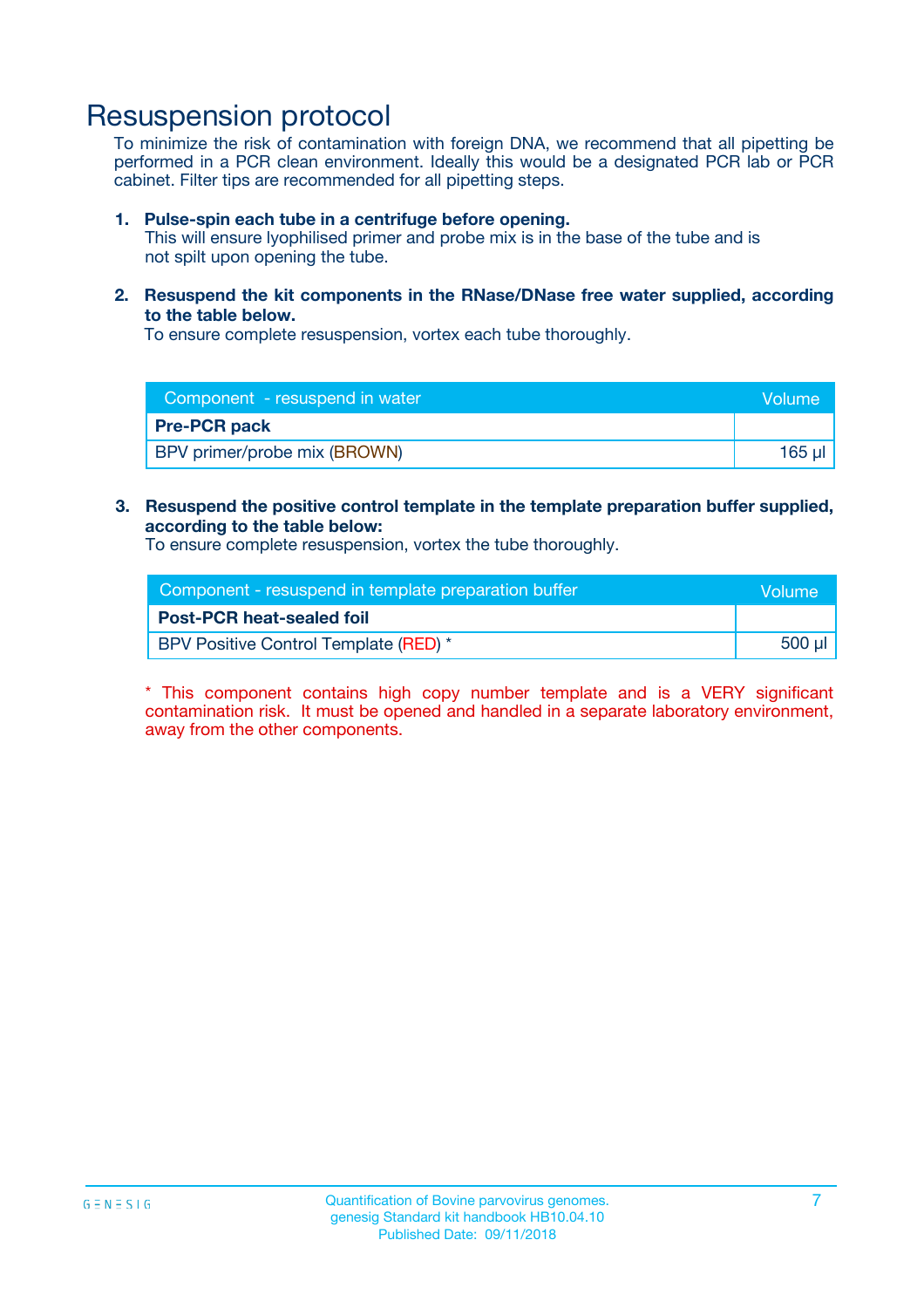# qPCR detection protocol

**1. For each DNA sample prepare a reaction mix according to the table below:** Include sufficient reactions for positive and negative controls.

| Component                                 | Volume          |
|-------------------------------------------|-----------------|
| oasig or PrecisionPLUS 2X qPCR Master Mix | 10 $\mu$        |
| BPV primer/probe mix (BROWN)              | 1 $\mu$         |
| <b>RNase/DNase free water (WHITE)</b>     | $4 \mu$         |
| <b>Final Volume</b>                       | 15 <sub>µ</sub> |

- **2. Pipette 15µl of this mix into each well according to your qPCR experimental plate set up.**
- **3. Prepare DNA templates for each of your samples.**
- **4. Pipette 5µl of DNA template into each well, according to your experimental plate set up.**

For negative control wells use 5µl of RNase/DNase free water. The final volume in each well is 20µl.

**5. If a standard curve is included for quantitative analysis, prepare a reaction mix according to the table below:**

| Component                                 | Volume          |
|-------------------------------------------|-----------------|
| oasig or PrecisionPLUS 2X qPCR Master Mix | 10 µl           |
| BPV primer/probe mix (BROWN)              | 1 µI            |
| <b>RNase/DNase free water (WHITE)</b>     | $4 \mu$         |
| <b>Final Volume</b>                       | 15 <sub>µ</sub> |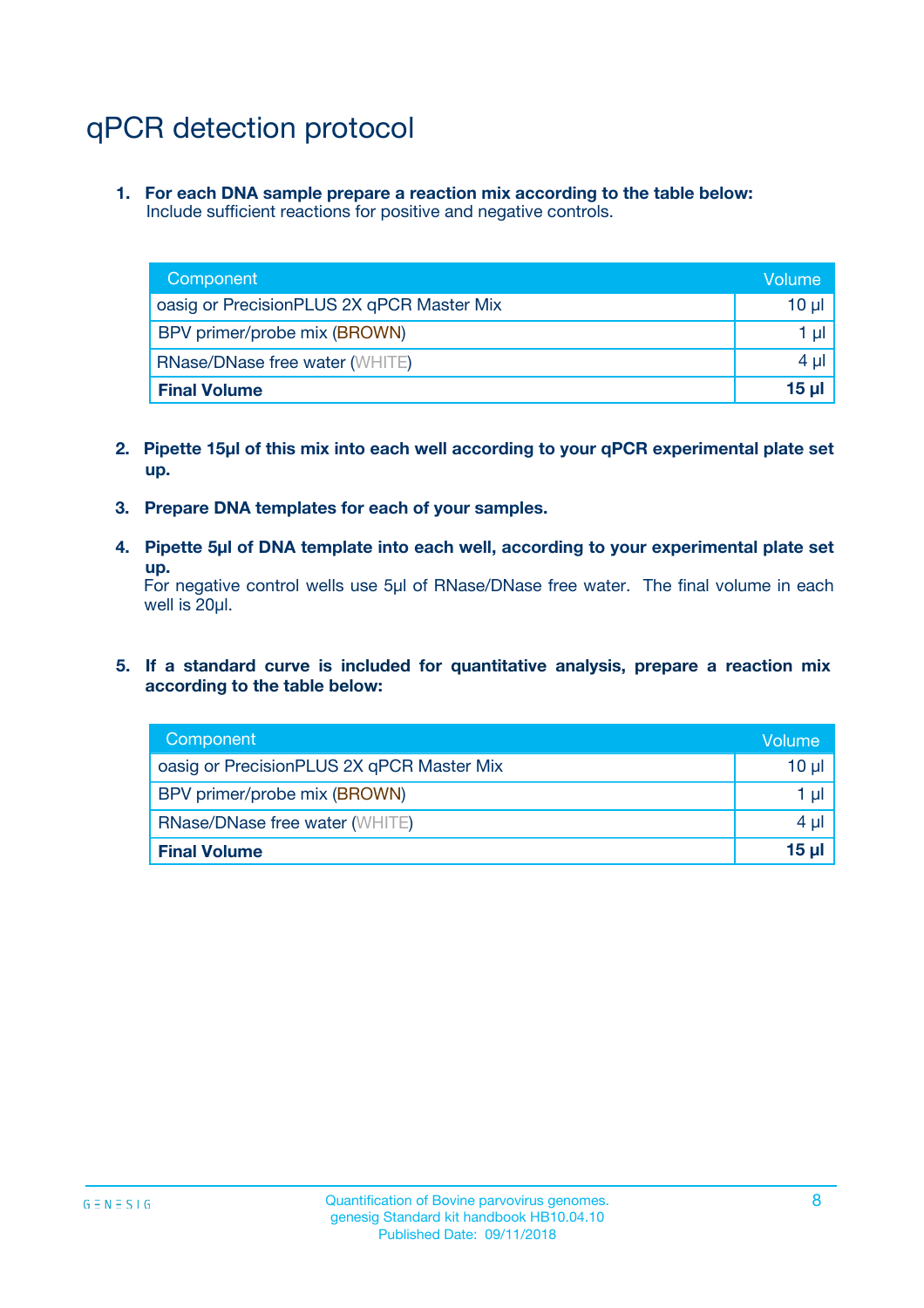### **6. Preparation of a standard curve dilution series.**

- 1) Pipette 90µl of template preparation buffer into 5 tubes and label 2-6
- 2) Pipette 10µl of Positive Control Template (RED) into tube 2
- 3) Vortex thoroughly
- 4) Change pipette tip and pipette 10µl from tube 2 into tube 3
- 5) Vortex thoroughly

Repeat steps 4 and 5 to complete the dilution series

| <b>Standard Curve</b>         | <b>Copy Number</b>     |
|-------------------------------|------------------------|
| Tube 1 Positive control (RED) | $2 \times 10^5$ per µl |
| Tube 2                        | $2 \times 10^4$ per µl |
| Tube 3                        | $2 \times 10^3$ per µl |
| Tube 4                        | $2 \times 10^2$ per µl |
| Tube 5                        | 20 per µl              |
| Tube 6                        | 2 per ul               |

7. Pipette 5µl of standard template into each well for the standard curve according to your experimental plate set up.

The final volume in each well is 20µl.

# qPCR amplification protocol

Amplification conditions using oasig or PrecisionPLUS2X qPCR Master Mix.

|             | <b>Step</b>       | <b>Time</b>     | Temp    |
|-------------|-------------------|-----------------|---------|
|             | Enzyme activation | 2 min           | 95 °C   |
| Cycling x50 | Denaturation      | 10 <sub>s</sub> | 95 $°C$ |
|             | DATA COLLECTION * | 60 s            | 60 °C   |

\* Fluorogenic data should be collected during this step through the FAM channel